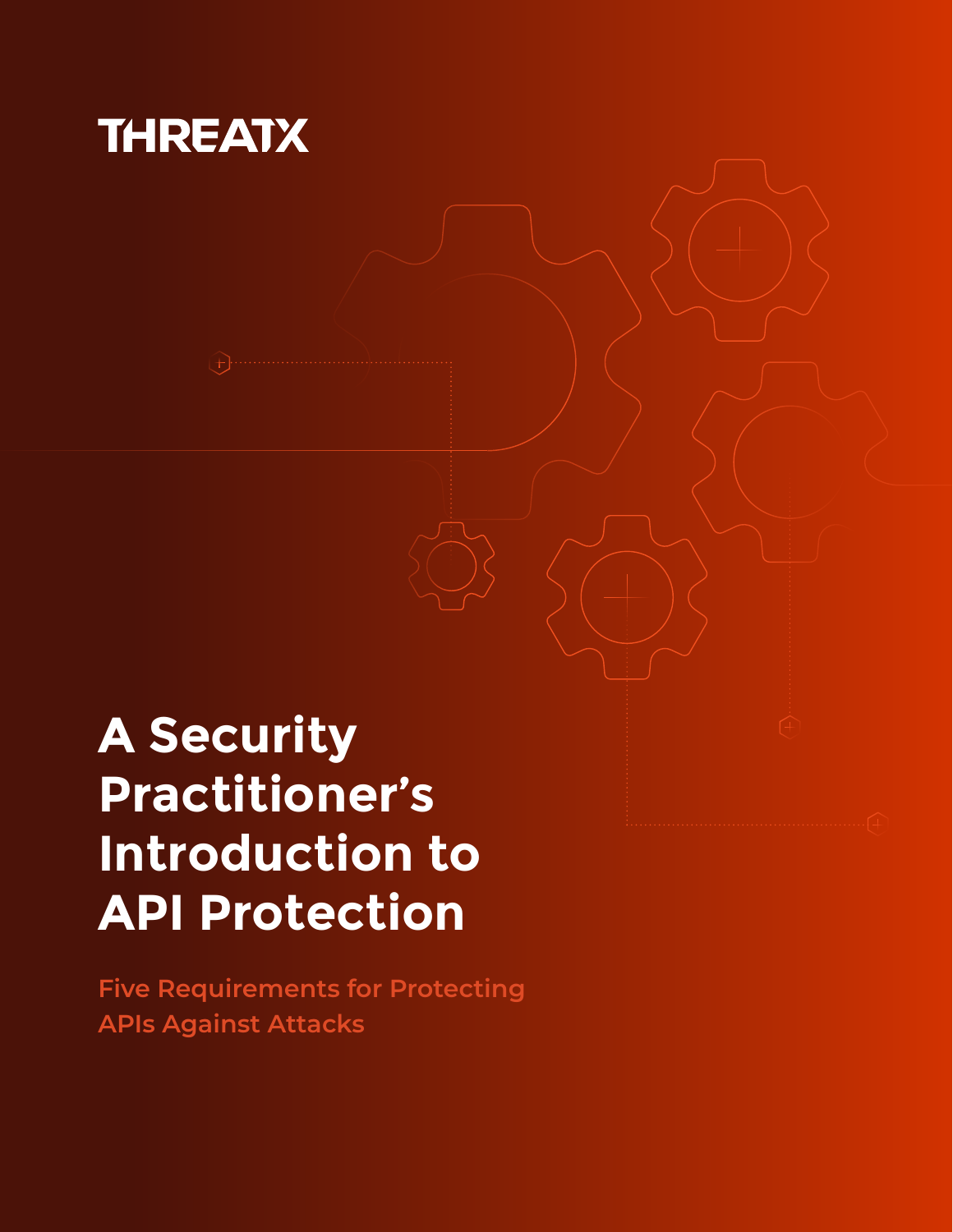#### **INTRODUCTION**

## **The acceleration of digital transformation initiatives is fueling API growth.**

In fact, APIs have become the de facto standard for distributed computing as developers increasingly rely on them to quickly deliver new digital services and capabilities. Unfortunately, as often happens in IT, the rapid proliferation of APIs has surpassed security's ability to protect these assets.

### **According to Gartner, by 2023, over 50% of B2B transactions will be performed through real-time APIs.**

As a result, APIs represent a rapidly growing attack surface. Gartner believes that APIs will be the majority of the attack surface for 90% of web-enabled apps. This is an attack surface over which most security teams have little or no visibility and control. By their very nature, APIs expose application logic and sensitive data, and nothing is stopping attackers from exploiting them. Many high-profile security breaches — think Peloton, Venmo, Facebook, and the U.S. Postal Service, to name a few — were the result of unprotected APIs.

Protecting APIs is critical for protecting valuable business assets and preserving the organization's ability to rapidly innovate. But the task requires more than an API gateway or web application firewall (WAF). API-based attacks are highly sophisticated, and API protection demands an equally sophisticated defense. This white paper introduces the security risks associated with APIs and the five requirements for protecting APIs against attacks.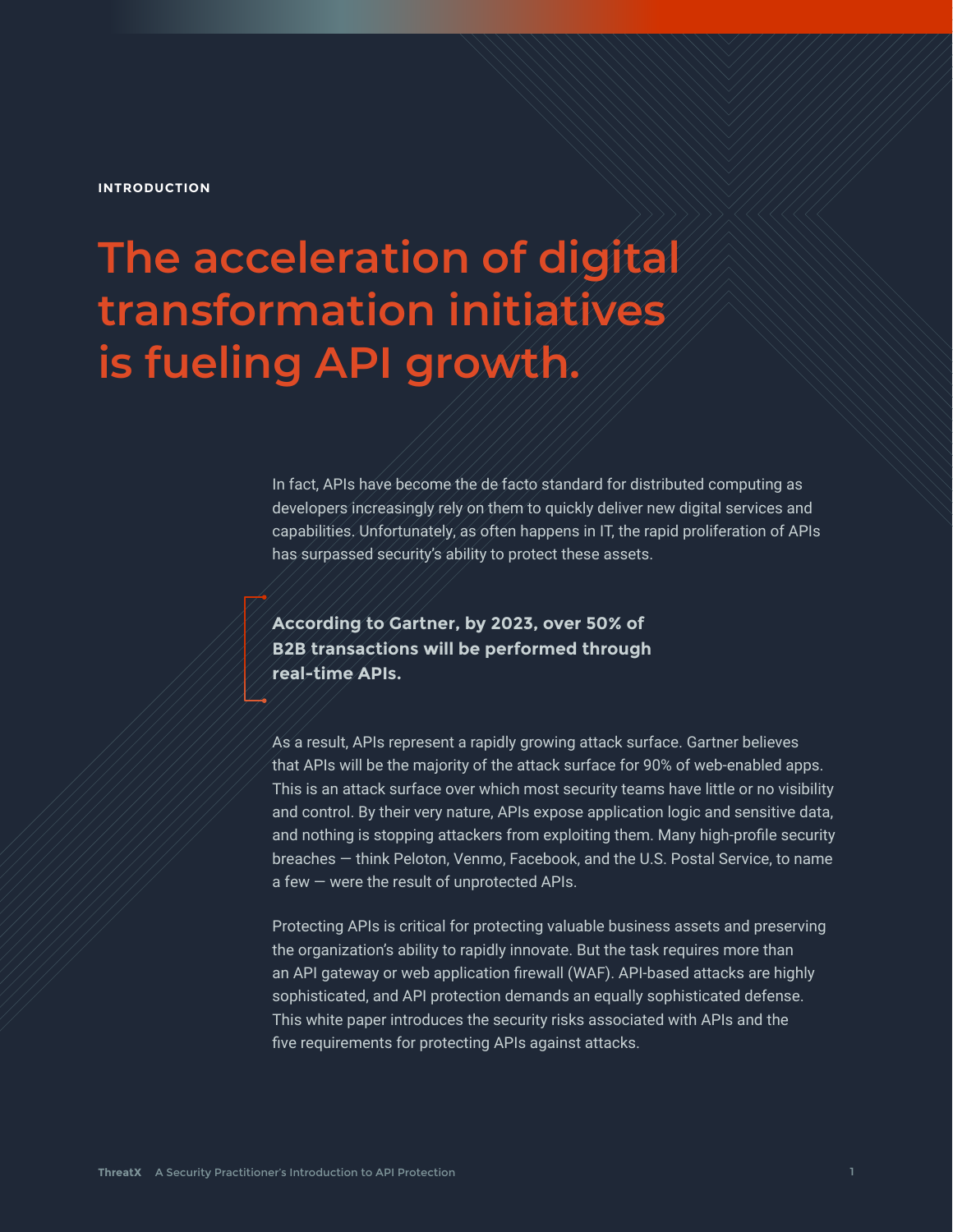# **The Role of APIs in Modern Development**

**Nearly every modern software application uses – or is – an API. So, what exactly is an API?** 

Simply put, an application programming interface (API) is an application that enables two or more software components to communicate with each other using a set of definitions and protocols. Most use HTTP for transport. The API documentation contains information on how developers are to structure the requests and responses. Some APIs are employed in server-to-server connections. More commonly, APIs are used as the backend to mobile apps or JavaScript-powered web user interfaces.

APIs have become central not only to the way applications are developed, but also to scaling business strategy. APIs provide developers with a fast, highly modular way to add capabilities to their applications. The reuse of APIs helps facilitate rapid development by eliminating the need to build out common functionality from scratch. For example, instead of spending time developing their own mapping service, developers can integrate an existing service using an API.

APIs also facilitate systems integration. Developers use APIs to connect services and transfer data, allowing users to access the same data across multiple solutions. APIs can also automate repeatable tasks for better efficiency and accuracy.



**HOW APIs WORK**

#### **PROBABLY MOST IMPORTANTLY**

**APIs provide an adaptive way to work with mobile devices and cloud applications.**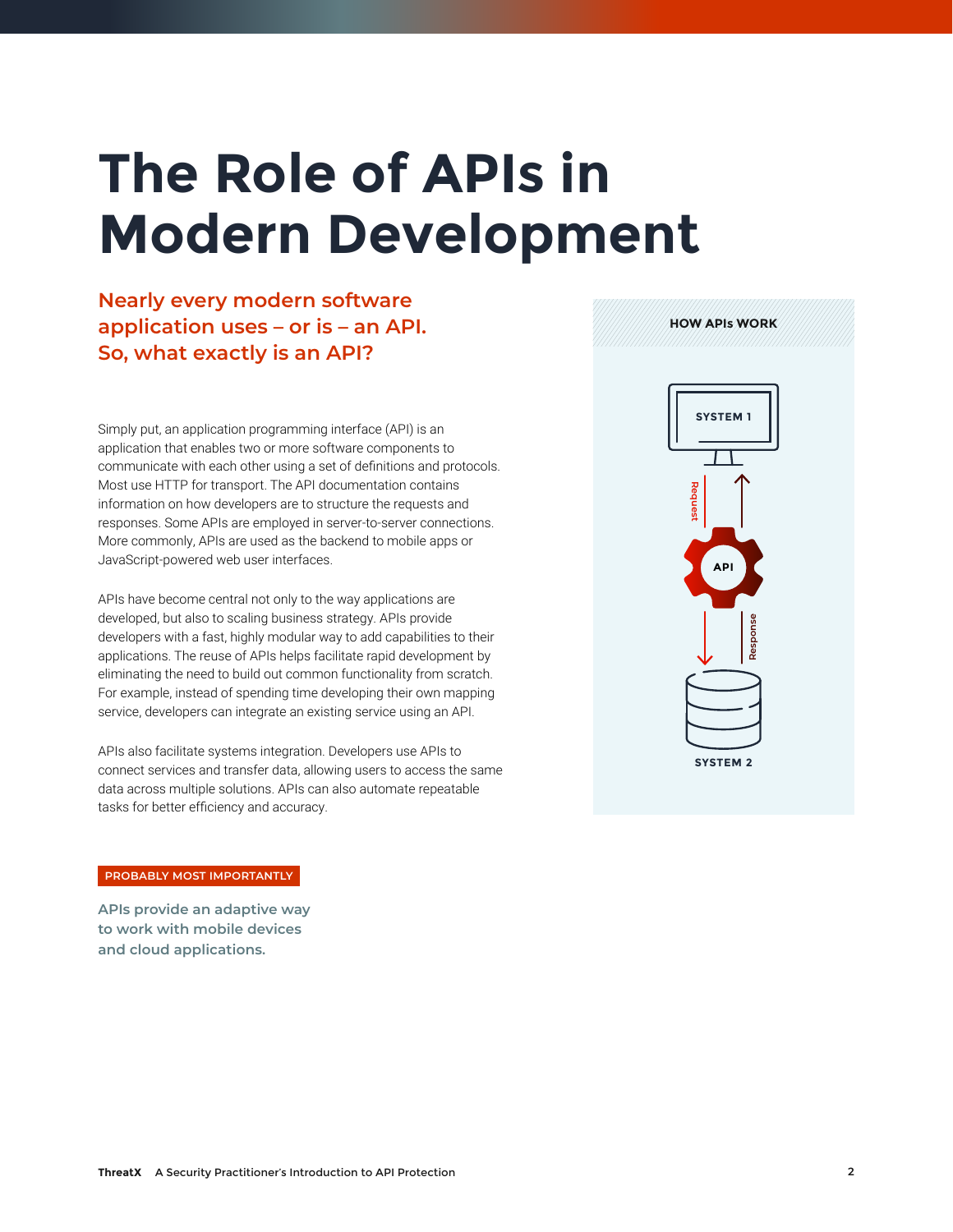# **The State of API Security**

## **Despite all their benefits, APIs also introduce risk.**

So much so, in fact, that the Open Web Application Security Project (OWASP) Foundation publishes a dedicated list of API-specific vulnerabilities. First published in 2019, the [OWASP API Top 10](https://owasp.org/www-project-api-security/) serves as an addendum to its list of [common web application](https://owasp.org/www-project-top-ten/) [vulnerabilities](https://owasp.org/www-project-top-ten/). But while the OWASP API Top 10 is a start in the right direction, it is not sufficient to protect APIs in today's complex threat environment.

Whereas traditional forms-based web applications were discrete applications, public-based APIs, by their very nature, expose application logic and sensitive data such as personally identifiable information (PII) — making them a prime attack target. For example, an attacker can experiment by submitting invalid data to the APIs until something breaks. An attacker can catalog system objects, often by their JSON representation, and gain access to objects that they shouldn't be allowed to.

Many of the most common API vulnerabilities are related to authentication and authorization flaws. For instance, developers may loosely configure an API's authorization checks based on assumptions made about the clients interacting with it. This leaves application functions or API calls available to any attacker who steals the API keys or  $-$  worse  $-$  who discovers an API that doesn't require keys.

Even when developers configure APIs with strong authentication requirements, they may violate the principle of least privilege by granting API clients access to more data and application functions than necessary. This practice stems from a wellmeaning intention to present information as completely as possible and to future-proof an API, making it applicable for applications that were not originally envisioned at the time of development. However, this practice presents a fair amount of risk. The data returned via the API can represent an information leak or otherwise function as an attack vector.

#### Unfortunately, traditional WAFs and many API security solutions are not designed to stop sophisticated API attacks.

Even addressing the OWASP API Top 10 still leaves APIs vulnerable. Attackers exploit legitimate application functionality and leverage the flaws buried deep in the application logic. They combine multiple evasion techniques with various attack types, making it nearly impossible for a signature-based solution to identify every combination. They can use thousands of bots to distribute the attack and vary user signatures while mimicking legitimate user behavior. A traditional application firewall can't protect against this activity. If the malicious activity looks like normal activity to the firewall, the request won't be blocked.

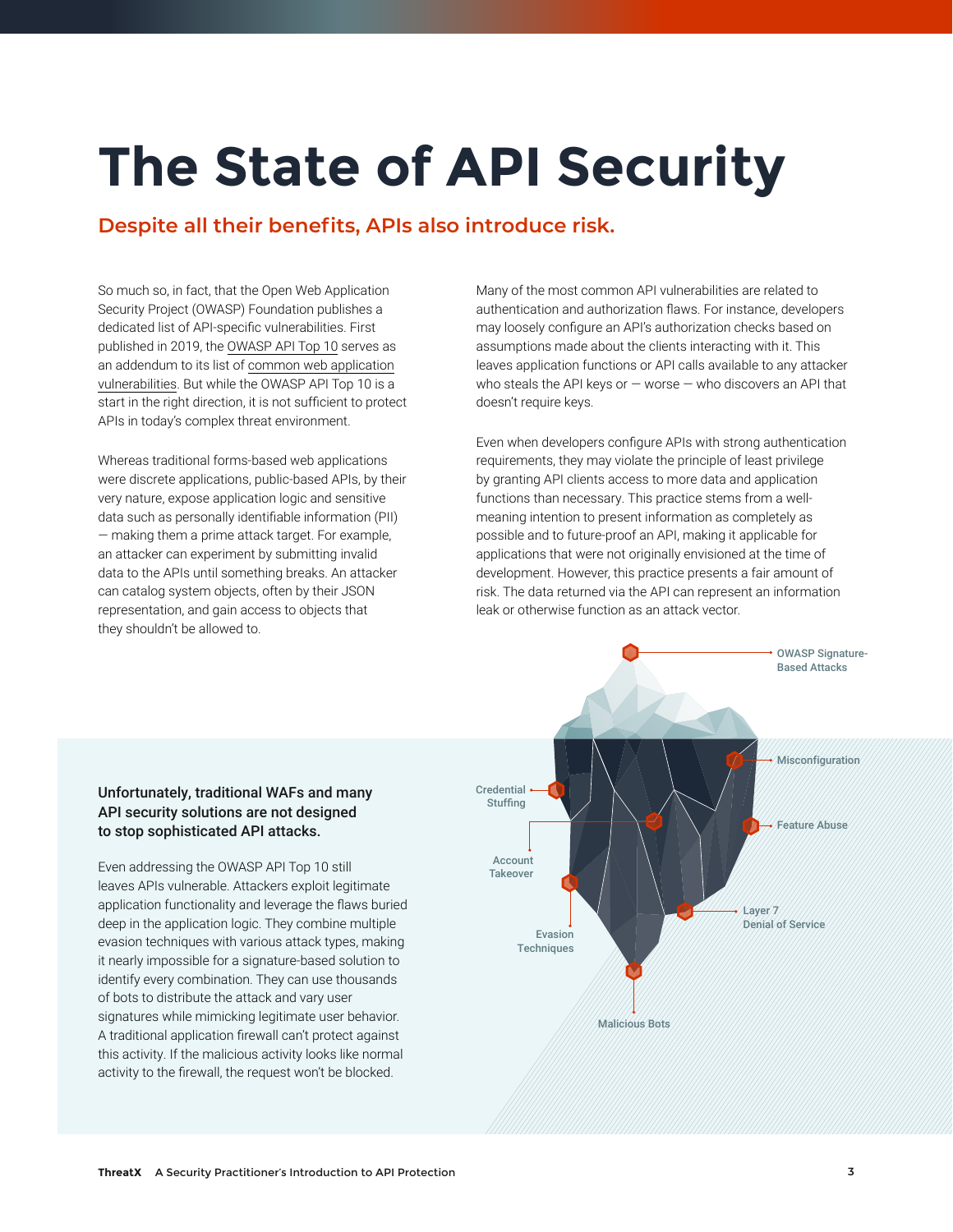### **Doesn't my API gateway/SAST/DAST solution do that?**

#### **THE SHORT ANSWER IS NO.**

**API gateways and static application security testing (SAST) and dynamic application security testing (DAST) scanners do not provide API protection.** 

SAST and DAST scanners are an important part of a security program, but they are primarily used to identify known vulnerabilities pre-production. They can't detect what appears to be legitimate user behavior executed by attackers in production code.

Pisque Rogue Rogue APIs labelled 2 APIs labelled 2 APIs labelled 2 APIs labelled 2 APIs labelled 2 APIs labelled 2 APIs labelled 2 APIs labelled 2 APIs labelled 2 APIs labelled 2 APIs labelled 2 APIs labelled 2 APIs labell is a spike of traffic hitting an API. While API gateways play an important role in controlling and monitoring authentication, their focus is on API operations. API gateways cover a variety of operational tasks such as controlling access, translating a RESTful request to SOAP, or elastically scaling resources if there

Depict  $\alpha$  red bara, to not a infrastructure providers can't afford not to offer some form of API security. However, security as an add-on as offered by these providers lacks the depth and That said, it's worth noting that API and cloud breadth needed to provide adequate protection. API gateways excel at the operational aspects that keep APIs running properly. They are not designed to provide API protection capabilities.

In addition to providing sub-optimal protection, gateways create siloed views and increase operational overhead. As organizations expand into hybrid and multi-cloud deployments, the provider-specific point solutions accumulate. An Amazon gateway has different capabilities than the Google gateway, and neither has the other's context. This can be to an attacker's advantage as they string together vulnerabilities and attacks to create a complex kill chain.

API threat protection solutions support all API infrastructures as well as the many traditional web assets with the sole purpose of monitoring and identifying risky behavior and attacks. These solutions focus on understanding the API attack surface, detecting and blocking the ever-growing spectrum of modern API threats, and keeping up with the changing techniques attackers use to evade detection. An API threat protection solution provides an integrated view of risk, which is essential for repelling modern attacks and demands considerable expertise and focus to keep pace with evolving threats.

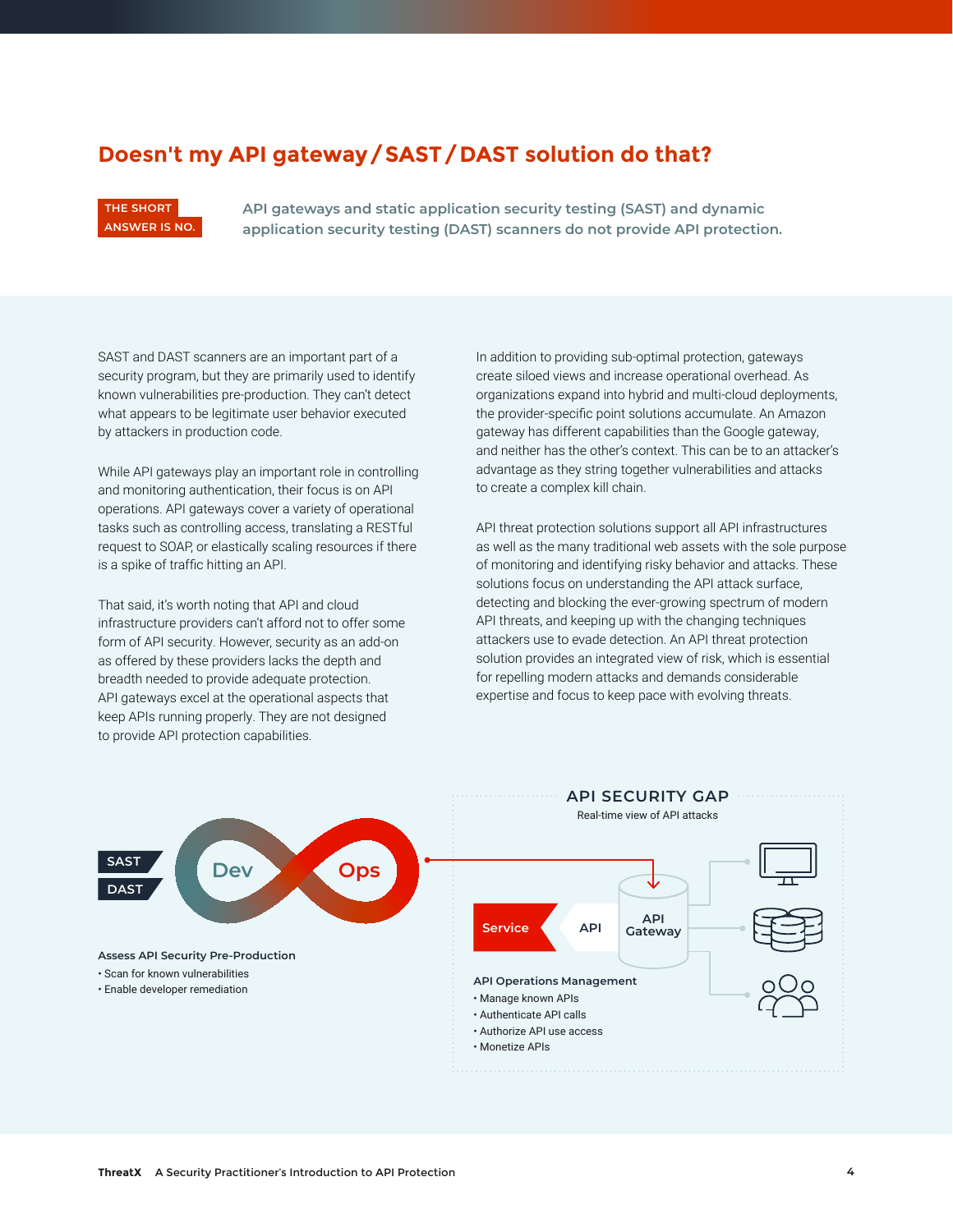# **Five Requirements for Protecting APIs**

**Understanding the security challenges of APIs, let's look at the five requirements for protecting them.**



## **Discover Known and Unknown APIs**

#### The attack surface created by APIs is significantly larger than most organizations realize.

The proliferation of APIs across a distributed infrastructure inevitably leads to API sprawl, and organizations often don't know how many APIs they have or how they're utilized. Some of those APIs may be known, but organizations often have a host of unknown APIs as well.

Like shadow IT, rogue or shadow APIs are APIs that exist outside of an organization's official security and operational maintenance processes. Countless scenarios can lead to a rogue API. A developer may need to quickly stand up an API to resolve an immediate problem or to develop a proof of concept for a larger project. Regardless of the motivation, the lure of quickly deploying a new API endpoint makes it easy for developers to get their work done in the moment and worry about security and maintenance later.

Similarly, building the next piece of code or revenuegenerating application tends to take priority over sunsetting or deprecating old APIs. Zombie APIs are APIs that were previously valid and approved but were eventually abandoned or replaced by newer versions. Sometimes these old APIs are intentionally left in production to support legacy versions of an application. But if these APIs aren't properly removed, they can leave organizations with outdated, vulnerable points that attackers can exploit.

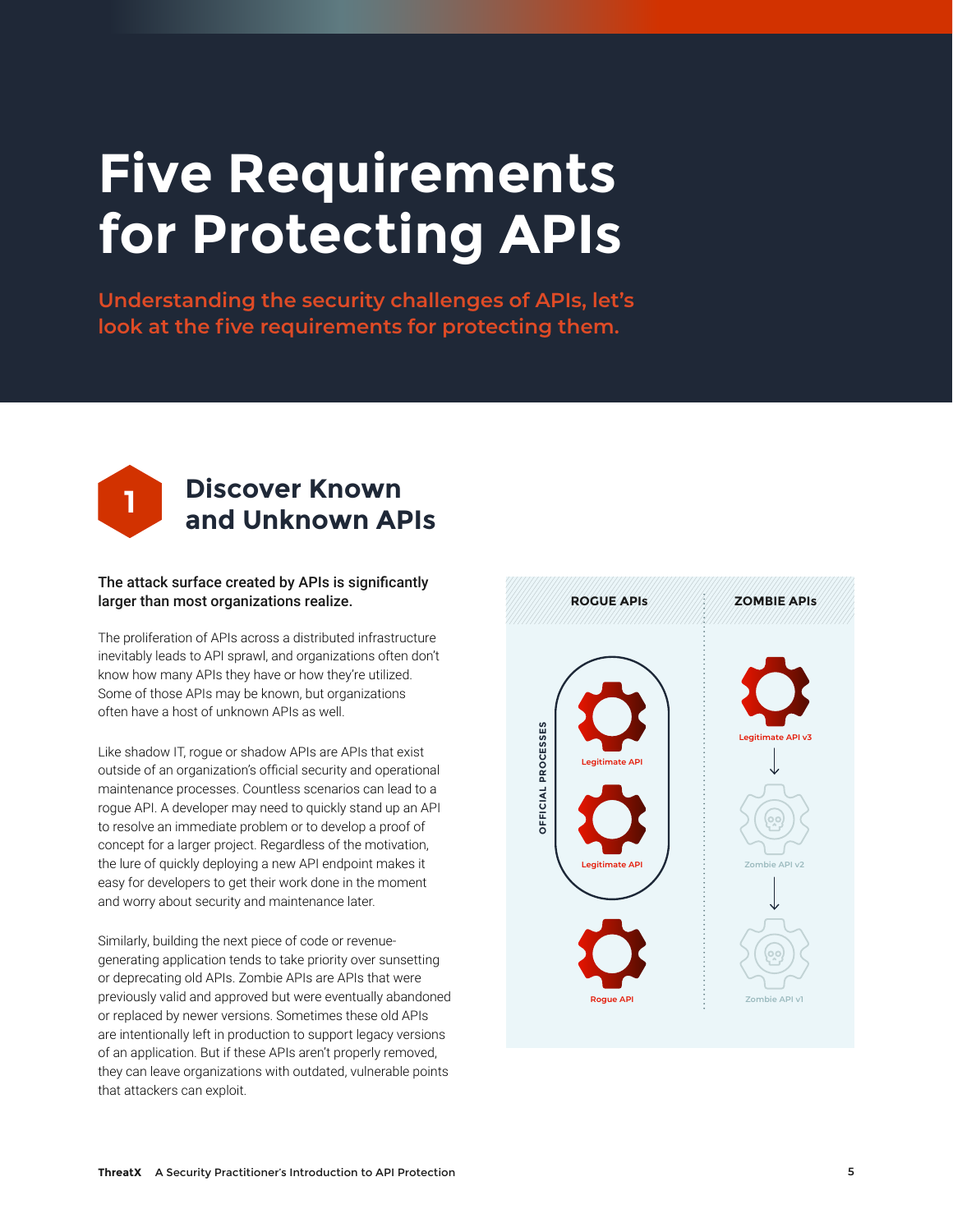

The highly distributed nature of today's IT environments also contributes to API sprawl. APIs are often deployed across multiple environments and tools. Developers stand up APIs behind multiple gateways (and sometimes no gateways) due to different deployments across multiple cloud and on-premises environments.

Ideally, an API's schema provides insights on API utilization. An API schema provides definitions of acceptable use for that API, including what can be exposed, what methods can be used, what are the parameters, keys that enforce utilization, etc. But schemas frequently don't exist.

#### **DISCOVERY MODE**

**The best mode of discovery is real-time analysis of the traffic hitting those endpoints. Analytics can identify which endpoints are no longer used, and which clients are still actively using old endpoints.**

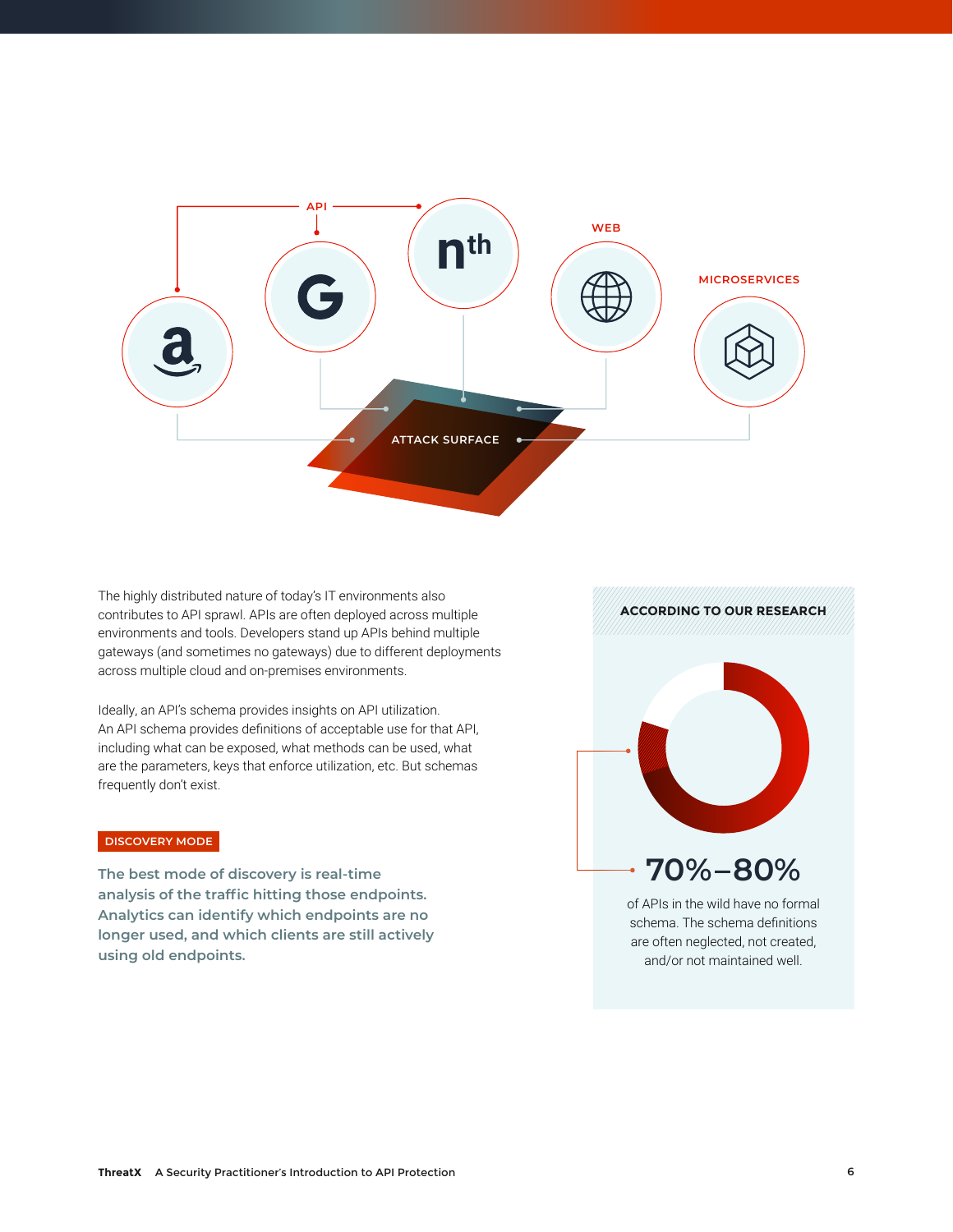

#### Understanding and protecting any attack surface requires visibility.

API discovery capabilities are needed to allow security teams to visualize the entirety of their API attack surface and observe the utilization of APIs in both real time and over time. This is key to understanding how APIs are being used and to identifying rogue and zombie APIs. As part of the discovery, key metrics should be gathered such as request counts, methods, parameters, and error codes, plus how APIs are utilized and how they're being invoked.



#### **REAL-TIME TRAFFIC ANALYSIS**

Multi-step attacks can be much harder to detect as attackers build on earlier reconnaissance and information leaks. Visibility into realtime traffic analysis is critical for detecting key indicators of early-stage reconnaissance.

#### **ATTACKER-CENTRIC VIEW**

Attackers use bots and automation to blend in with normal user traffic and abuse application features while also obscuring the true nature of the attack. Attacks will often develop over time as attackers steadily look for weak spots in defenses while staying below the thresholds of rate-based rules.

Continuously monitoring API behavior and correlating behavior over time can produce a unified risk score that increases based on attacker behavior. This allows security teams to see coordinated attacks and to identify and stop low and slow attacks that would otherwise fly under the radar.



#### **ATTACK DASHBOARD**

Real-time traffic analysis can generate an overwhelming amount of data. Security teams need an attack dashboard that provides a centralized view of how and where APIs may be deployed.

The dashboard should highlight the most important data, such as endpoints with potential vulnerabilities, abnormal traffic and utilization, malicious attackers, techniques utilized and what they targeted, and prioritize issues with visualizations that efficiently and effectively convey risk.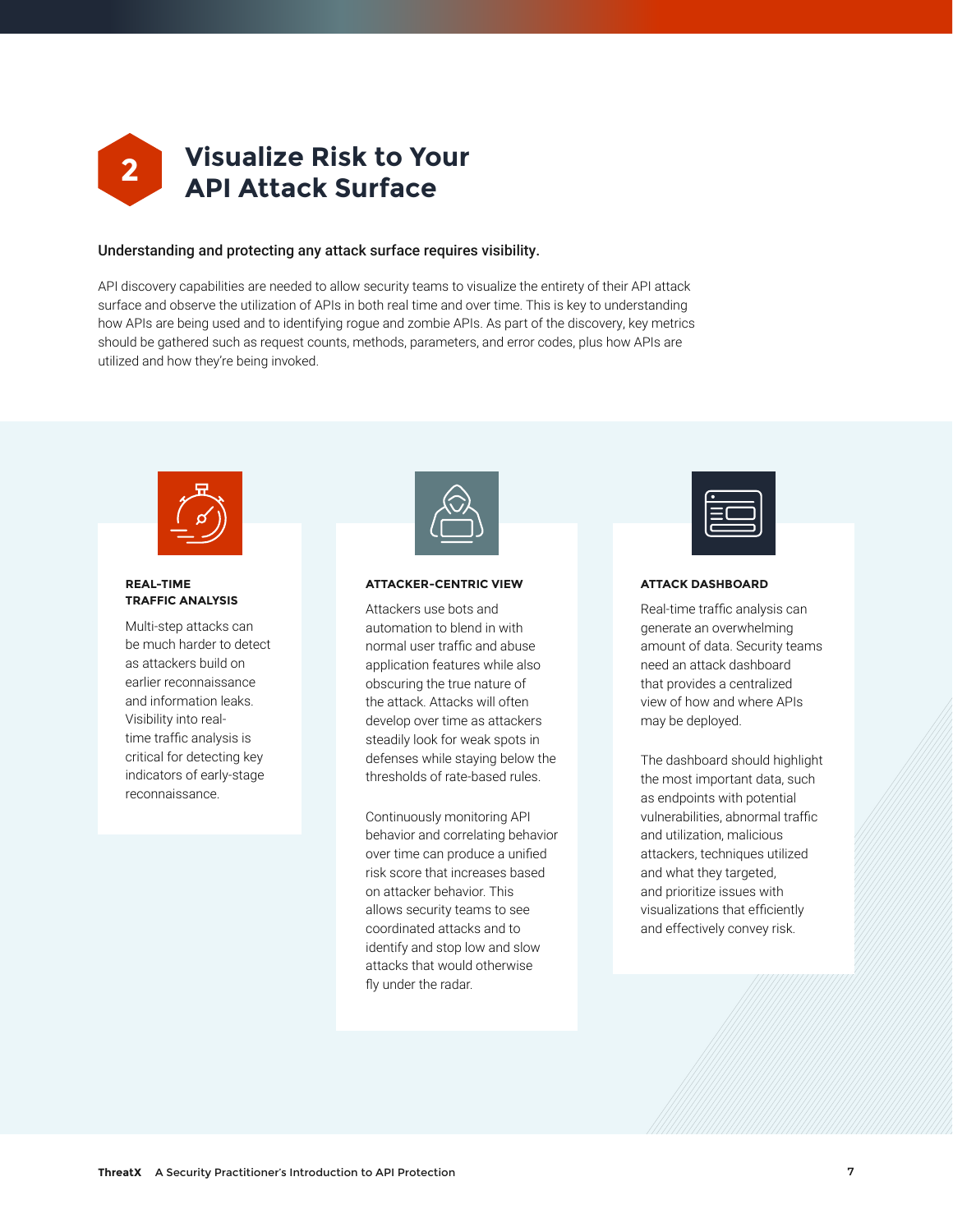

Real-time scanning of all inbound API traffic is critical to effectively identifying and blocking attacks.

#### **BLOCK AUTOMATED, MULTI-STEP ATTACKS**

Multi-step attacks involving bots that mimic human behavior can be very difficult to detect. Traffic must be analyzed well enough to separate legitimate from illegitimate traffic without impacting application performance. Real-time monitoring should include advanced threat engagement techniques, such as IP fingerprinting, interrogation, and tar-pitting. These capabilities enable a platform to identify and stop the most complex attacks, including large-scale bots and DDoS-level attacks.



#### **STOP ATTACKS IN REAL TIME**

Offline solutions can develop sophisticated correlation rules to detect complex attacks, but they have a couple of disadvantages. Offline solutions can't take advantage of real-time, interactive techniques like IP interrogation and fingerprinting, active deception, or user-level tar pitting/rate limiting. Attack identification often occurs well after the fact, increasing the time to detection and the risk of data loss.

#### **TRACK THE ATTACKER**

Detection of complex, multi-step attacks can be difficult to model in legacy static signature firewall solutions and API gateways. Most legacy WAFs look at individual ingress transactions and make simple decisions: good traffic or bad traffic. They look at each inbound request and try to match it to a known signature. For instance, most OWASP types of signatures look for an exact expression match within a request, and it either matches or it doesn't. But with a multi-step, automated attack, it's difficult to detect and block the right ones without causing false positives or writing hundreds, sometimes thousands, of rules.

Attacker-centric behavioral analytics is key to minimizing false positives while effectively stopping sophisticated, multi-step API-based attacks. The system identifies and correlates activity to more precisely identify threats to APIs. The platform responds to multi-step attack patterns over time, adjusting to the attacker's behavior and blocking suspicious entities and IPs when behaviors surpass an acceptable risk threshold.



**A good API protection platform is supported 24/7 by trained expert security professionals who use attacker behavior analytics, application profile and traffic, and known attacks and patterns to analyze all HTTP traffic to APIs and applications. This allows the SOC to apply risk scores to potentially harmful traffic. As potential attackers progress through the kill chain, they are blocked and reported for further investigation.**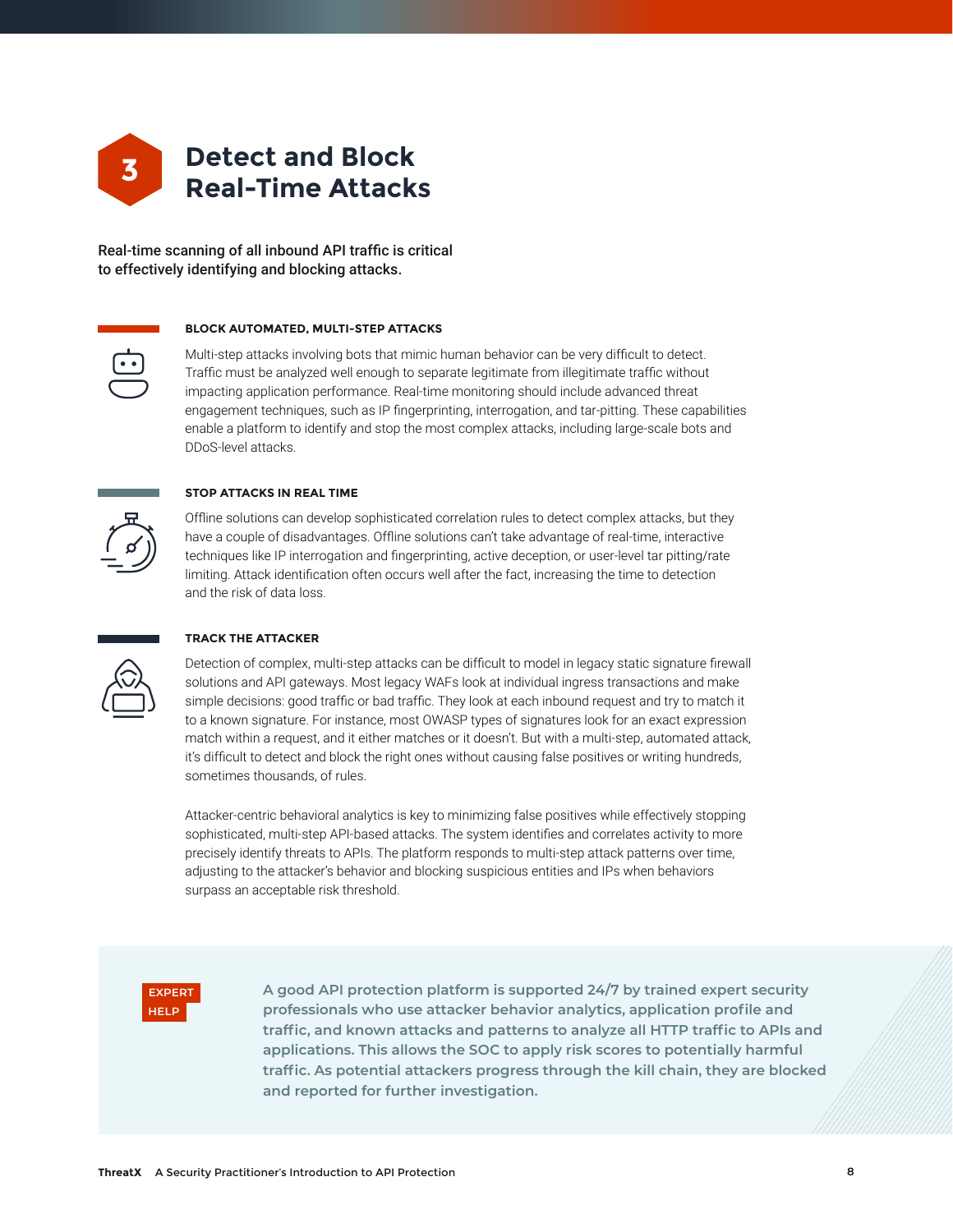

## **Expose Insights to Enable Attack Forensics**

#### Most blocking solutions are black boxes.

Not only is it difficult to determine the general efficacy of these solutions, but they don't provide enough information during major attacks to respond quickly. And without adequate information, teams can't build policies or rules to respond.

Security teams need insight into whether malicious traffic should be a concern and dictates additional security measures or hardening. Security teams need to understand the level of sophistication and characteristics of attackers. Are they executing high volume (spray and pray) or low and slow attacks leveraging highly targeted techniques? How persistent and perseverant are the attackers? It's also important to know what assets are being targeted and why. Are certain APIs more vulnerable due to external interest, poor security hygiene in development, or highly vulnerable technologies? Are peer organizations seeing a spike in traffic, too?

Visibility drives understanding, which leads to appropriate responses. Through advanced risk analysis, a platform can identify key attributes of an attack, such as attack patterns over time (e.g., low and slow), the use of advanced evasion techniques, and details of the attack target. These insights allow security teams to understand the goals and nature of a threat, in turn enabling a more comprehensive security strategy that reduces future risk.



## **Assess and Enforce API Schema Compliance**

The last requirement for a modern API protection strategy is the ability to ensure that API functionality is aligned with the organization's stated goals and objectives.

While not all API protocols have easily definable specifications, the vast majority of APIs currently deployed are RESTful APIs and can be described by an OpenAPI Specification (OAS) and defined in a JSON Schema. The Schema can be used to map an API's endpoints, input/output parameters, methods, and authentication methods. GraphQL, gRPC, Kafka, and others have different protocols, but the strategy is the same in terms of specifying how the API should be used.

Not only is a specification a best practice as part of API design and implementation, it's also a great way to evaluate API utilization and ensure it conforms to the specification. One of the best indicators of malicious activity is attempted misuse of an API. Attackers are constantly probing API endpoints to identify any number of vulnerabilities that can be exploited. Comparing actual utilization against what's expected is one of best ways to identify malicious users and the techniques they are using. Given that many sophisticated attacks are distributed across hundreds, if not thousands, of IPs, detection often requires complex behavior analysis and tight coupling with blocking capabilities to mitigate.

Unfortunately, many companies struggle to consistently manage and maintain schemas. Multiple API gateways, different technology stacks, and plain old lack of hygiene can impact the efficacy of schema compliance.

#### **SOLUTIONS**

**The best solutions include API discovery based on real traffic and the ability to compare traffic metrics against a "Security Schema" based on integration of legitimate schema files or to build a customized version on the fly based on actual traffic.**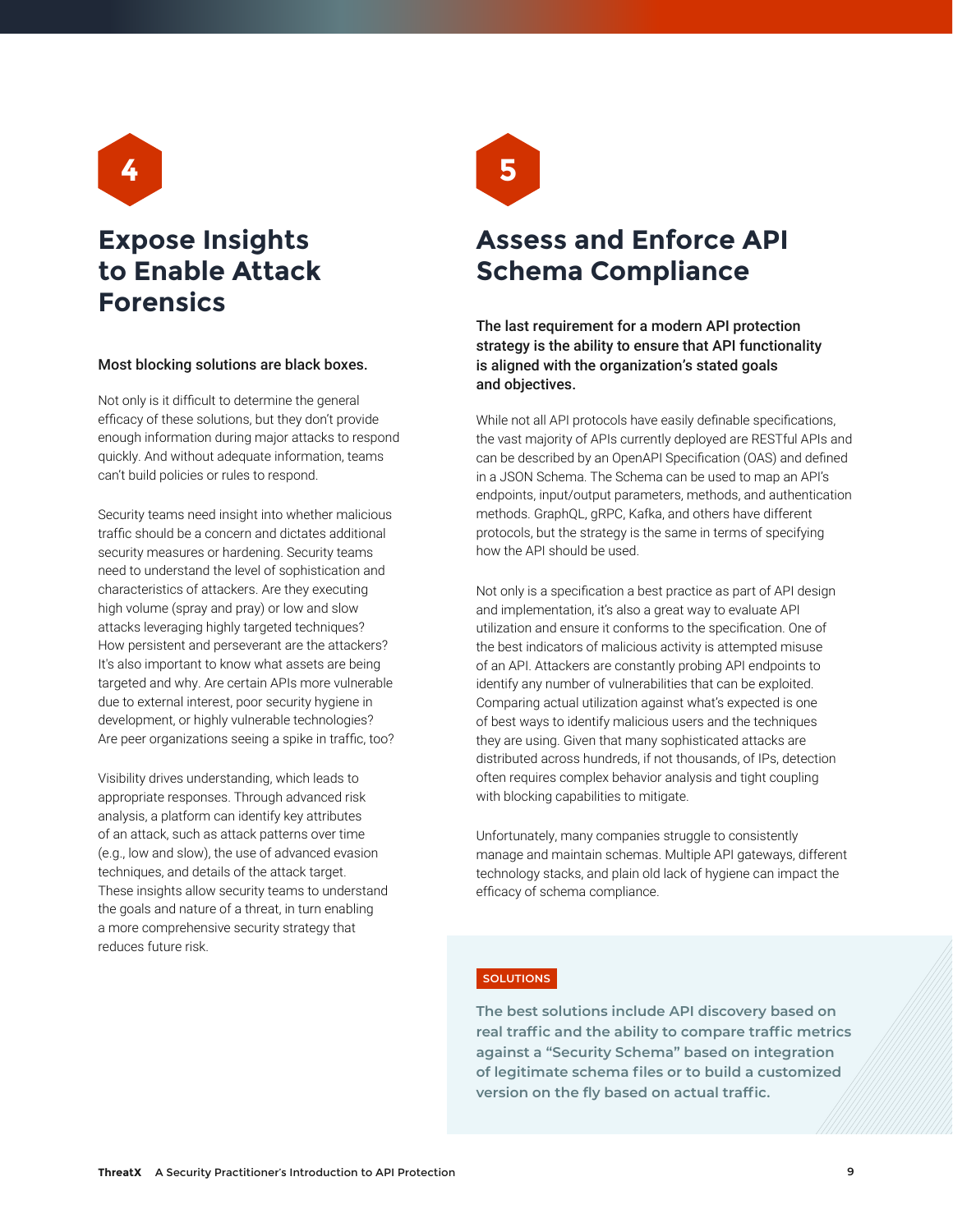#### **CONCLUSION**

**As critical building blocks of modern applications, APIs represent one of the fastest-growing facets of an organization's attack surface.** 

Security teams need a holistic solution that helps them get in *front* of the API security problem. ThreatX offers the fastest and simplest way to discover, catalog, and protect all your API endpoints. ThreatX's API protection platform provides instant API protection for all APIs, regardless of their status or which gateway they sit behind — no schema required. You're protected without any separate discovery, integration, instrumenting of your code base, or talks with your development teams. Plus, ThreatX backs up automated detection with a security operations center (SOC) that can intervene to block new attack patterns 24/7, at no extra charge.

Learn more about [ThreatX's API](https://info.threatx.com/hubfs/ug/threatx-data-sheet-api-attack-protection-fully-managed.pdf)  [Attack Protection](https://info.threatx.com/hubfs/ug/threatx-data-sheet-api-attack-protection-fully-managed.pdf)

 $\rightarrow$ 

**ThreatX** A Security Practitioner's Introduction to API Protection Protection **10**